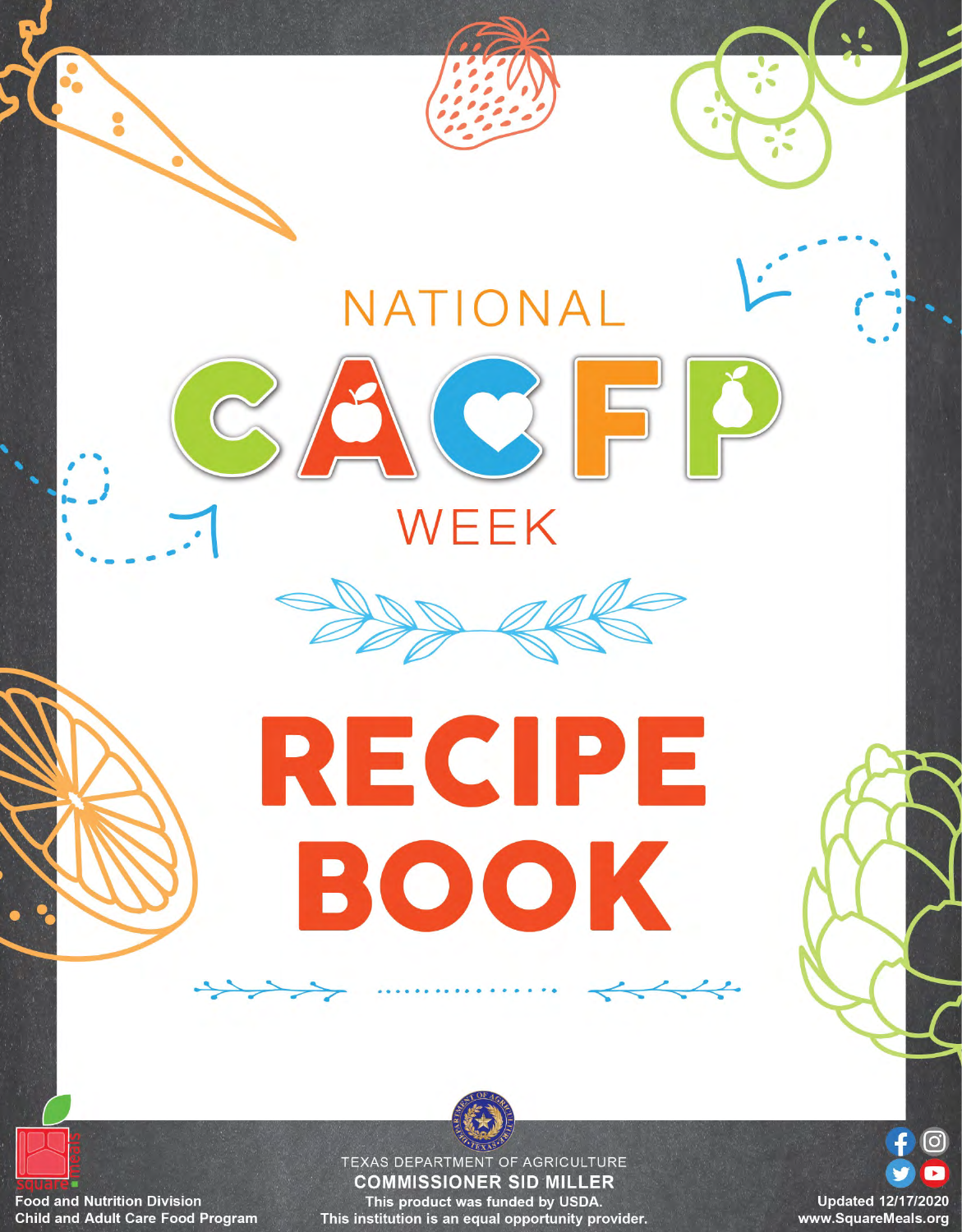National Child and Adult Care Food Program (CACFP) Week focuses on promoting healthy meals to both children and adults in afterschool programs and day care facilities.

Celebrated annually on the third week of March, National CACFP Week recognizes all CACFP partners that provided

## *Table of Contents*

#### **CHILD SECTION**

| <b>Sample Menu for Children</b>    |    |
|------------------------------------|----|
| <b>Child Menu Shopping List</b>    |    |
| <b>Child Recipes</b>               |    |
| <b>Spiced Oatmeal</b>              |    |
| <b>Roasted Potatoes</b>            |    |
| and Turkey Hash                    |    |
| <b>Sauteed Tofu and Broccoli</b>   |    |
| <b>Orange Glazed Carrots</b>       | 8  |
| <b>Chicken and Veggie Couscous</b> | 9  |
| <b>Confetti Soup</b>               | 10 |
| <b>Tuscan Grilled Cheese</b>       | 11 |
| <b>Chicken Fajita</b>              | 12 |
| <b>Spanish Rice</b>                | 13 |
|                                    |    |

healthy meals to their participants. These nutritious meals contribute to the wellness, growth and the development of young children and supports quality of life for seniors.

The following recipes contribute to tasty meals!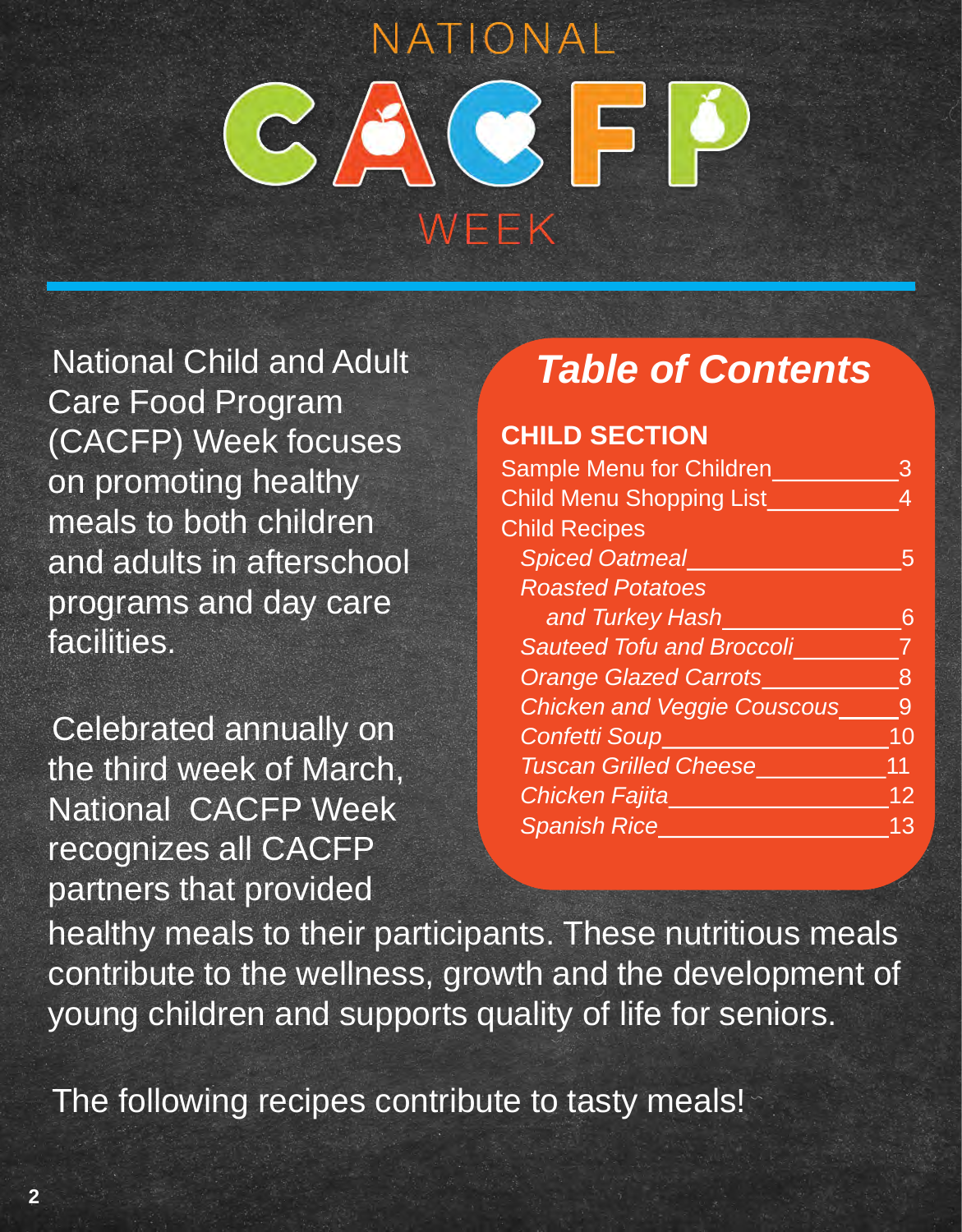#### NATIONAL **SAMPLE MENU** ACFP  $\mathcal{C}_{\lambda}$ **FOR CHILDREN** WEEK

|                  | Monday                                                                                                                      | <b>Tuesday</b>                                                                             | Wednesday                                                                                                              | Thursday                                                                                   | Friday                                                                               |
|------------------|-----------------------------------------------------------------------------------------------------------------------------|--------------------------------------------------------------------------------------------|------------------------------------------------------------------------------------------------------------------------|--------------------------------------------------------------------------------------------|--------------------------------------------------------------------------------------|
| <b>Breakfast</b> | <b>English Muffin with</b><br><b>Peanut Butter</b><br><b>Banana Slices</b><br><b>Milk</b>                                   | <b>French Toast Sticks</b><br>with Applesauce<br><b>Fruit Cocktail</b><br><b>Milk</b>      | <b>Spiced Oatmeal (ICN)</b><br><b>Blueberries</b><br><b>Milk</b>                                                       | <b>Roasted Potato and</b><br><b>Turkey Hash (ICN)</b><br><b>WG Toast</b><br><b>Milk</b>    | <b>Banana Muffin</b><br>Orange Slices<br><b>Milk</b>                                 |
| Lunch/Supper     | <b>Sauteed Tofu and</b><br><b>Broccoli with</b><br><b>Spaghetti</b><br><b>Orange Glazed Carrots</b><br>(ICN)<br><b>Milk</b> | <b>Chicken and Veggie</b><br>Couscous<br><b>Confetti Soup</b><br>Grapefruit<br><b>Milk</b> | <b>Tuscan Grilled</b><br><b>Cheese Sandwich</b><br>(ICN)<br><b>Tomato Soup</b><br><b>Fruit Cocktail</b><br><b>Milk</b> | <b>Chicken Fajitas</b><br><b>Spanish Rice (ICN)</b><br><b>Sliced Apples</b><br><b>Milk</b> | Pizza<br><b>Sliced Bell Peppers</b><br>with Dip<br><b>Diced Pears</b><br><b>Milk</b> |
| <b>Snack</b>     | Salsa and Baked Pita<br>Chips                                                                                               | <b>String Cheese with</b><br><b>Crackers</b>                                               | <b>Yogurt and Berry</b><br>Parfait                                                                                     | <b>Mandarin Oranges</b><br><b>Animal Crackers</b>                                          | <b>Apple Slices</b><br><b>Peanut Butter</b>                                          |

**ICN = Recipes were found on The Institute of Child Nutrition website. Visit [theicn.org f](https://theicn.org/)or more.**

#### $KEY: \bigsetminus \bigsetminus$  = Texas, what's in season? **Seasonally Available in March Visit [www.SquareMeals.org](http://www.squaremeals.org/) to see which fruits and vegetables are in season using the Seasonality Wheel! For complete meal patterns, please go to [www.fns.usda.gov](https://www.fns.usda.gov/)**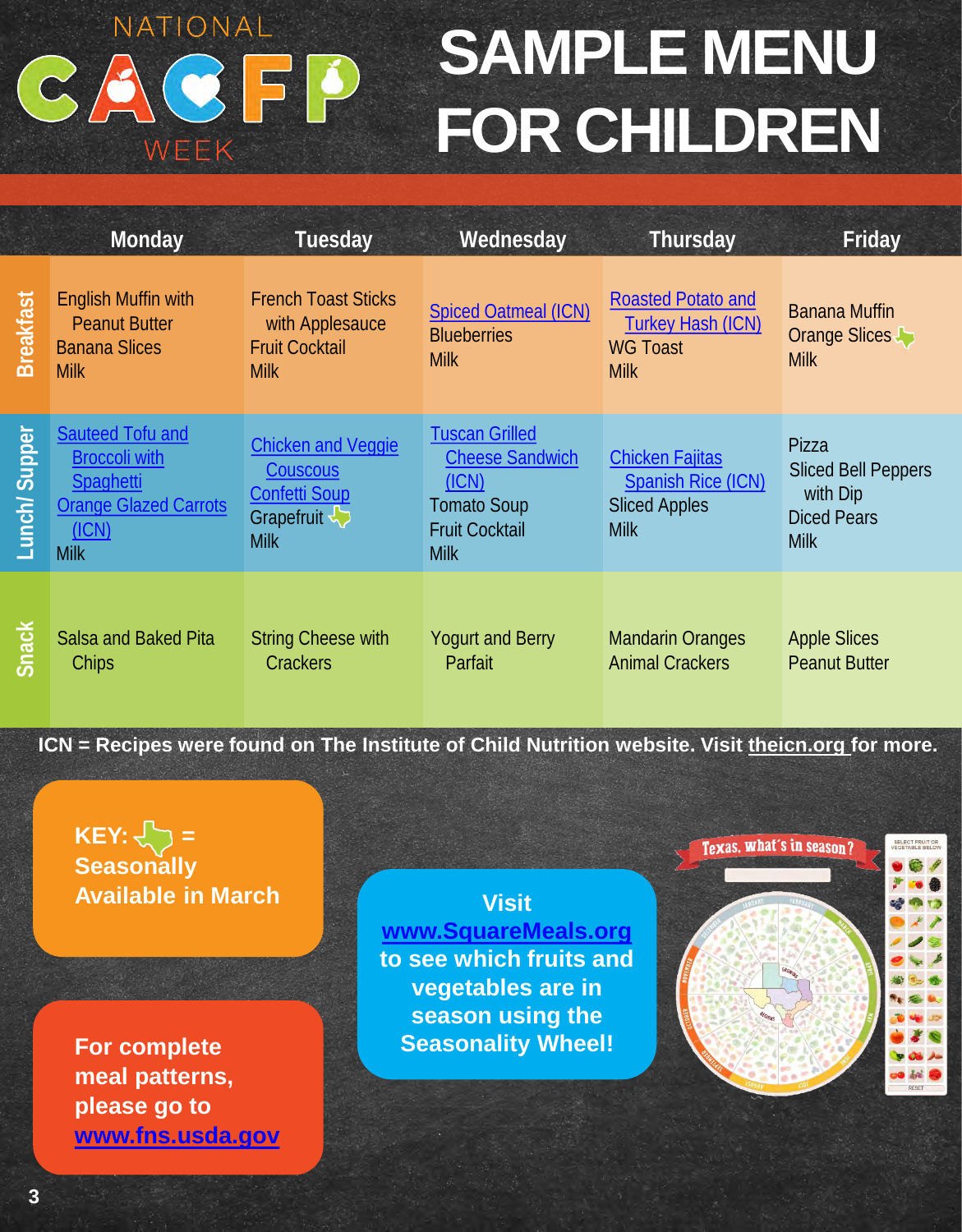

# **CHILD MENU SHOPPING LIST**

#### **Fresh Produce and Herbs**

Apple Baby Spinach Banana Broccoli<sup>-</sup> Carrots<sup>1</sup> Celery  $\sqrt{2}$ Grapefruit<sup>2</sup> Green Bell Peppers Kale <> Mint Leaves Onions Oranges<sup></sup> **Parsley** Red Bell Peppers Tomatoes

#### **Frozen Produce**

**Blueberries** Carrots, Sliced Corn

#### **Dairy**

Milk, Low-Fat

#### **Grains**

Animal Crackers Bread, Whole Grain Brown Rice, Parboil **Couscous** Corn Muffin Crackers English Muffins

#### **Grains (Cont.)**

French Toast Sticks Oats, Rolled Pita Chips, Baked Pizza Spaghetti, Whole Grain

#### **Meat/Meat Alternate**

Chicken Drumsticks, with Bone Chicken Strips, Frozen Ground Turkey Breast Mozzarella Cheese, Sliced Peanut Butter String Cheese Tofu, Firm Turkey Ham Yogurt, Low-Fat

#### **Canned Goods**

Applesauce, Unsweetened Black-Eyed Peas Fruit Cocktail Mandarin Oranges Pears, Diced Potatoes, Canned Salsa Tomato Soup Tomatoes, Diced Olives, Ripe, Black, Canned

#### **Seasonings**

Ancho Chili Powder Basil, Dried

**Seasonings (Cont.)**

Cayenne Pepper Chili Powder Cinnamon, Ground Coriander, Dried Coriander Seeds, Whole Cumin, Dried Fennel Seeds, Whole **Garlic** Garlic Powder Ginger, Fresh Ginger, Ground Nutmeg, Ground Onion Powder Oregano, Dried Paprika Red Pepper Flakes Salt Sage, Ground Sesame Oil Soy Sauce White Pepper

#### **Other**

Agave Nectar Beef Broth Brown Sugar Canola Oil Chicken Broth Corn Starch Cranberries, Dried Lemon Juice Lime Juice

Margarine Orange Juice Ranch Dip Sesame Seeds Tomato Paste Vanilla Extract **Water** 

#### **KEY:**  $\leftarrow$  = Seasonally Available in March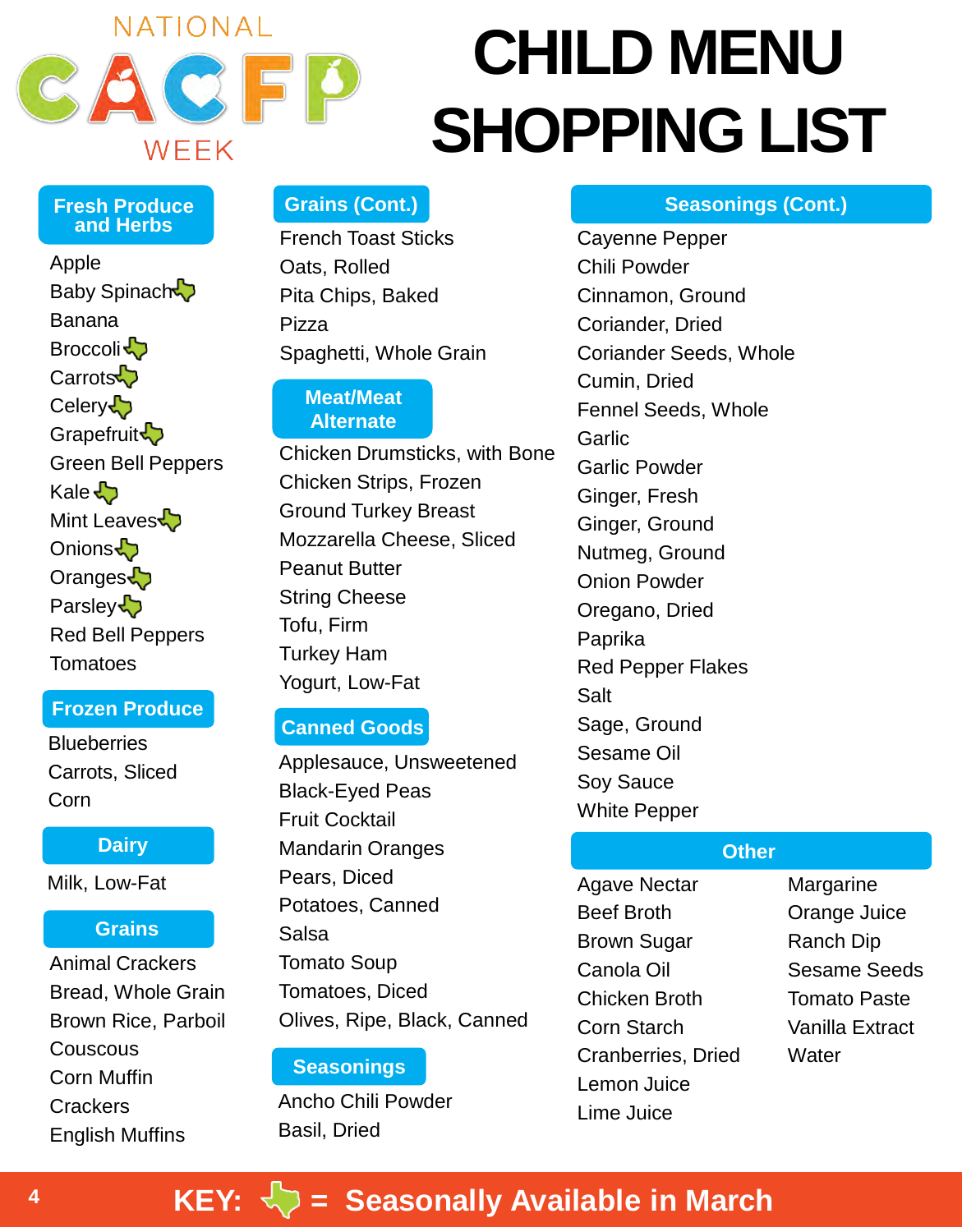

## **Spiced Oatmeal**

### <span id="page-4-0"></span>*Ingredients*

| Low-fat (1%) milk | 1 gt & 3 1/4 cups |
|-------------------|-------------------|
| Water             | 1 qt & 2 1/4 cups |
| Margarine         | 3 oz or 1/3 cup   |
| Agave nectar      | 1/4 cup & 1 tbsp  |
| Vanilla extract   | 2 tsp             |
| Ground cinnamon   | $\frac{1}{2}$ tsp |
| Ground nutmeg     | $\frac{1}{2}$ tsp |
| Salt              | 1 tsp             |
| Oats, rolled, dry | 2 gt & 3 3/4 cups |
|                   |                   |

### *Directions*

- 1. Bring milk and water to a boil.
- 2. Add margarine, agave, vanilla, cinnamon, nutmeg, and salt, stirring constantly.
- 3. Add oats. Reduce heat to a medium. Stir constantly for 5-8 minutes until oatmeal slightly thickens.
- 4. If needed, reheat to 140F or higher and portion with 6 fl oz ladle.

#### RECIPE GROUP:*Breakfast*

| Portion Yield        | 25        |
|----------------------|-----------|
| <b>Portion Size</b>  | $3/4$ CUD |
| <b>HACCP Process</b> |           |
| 2 - Same Day Service |           |

#### *Meal Pattern Components*

| Meat/Meat Alt | N/A     |
|---------------|---------|
| Grain         | 1 oz eg |
| Fruit         | N/A     |
| Vegetable     | N/A     |
| Milk          | N/A     |
|               |         |

Recipe on theicn.org from the USDA Standardized Recipes Project

If oatmeal sits longer than 10 minutes, it will become thick. Add water as needed.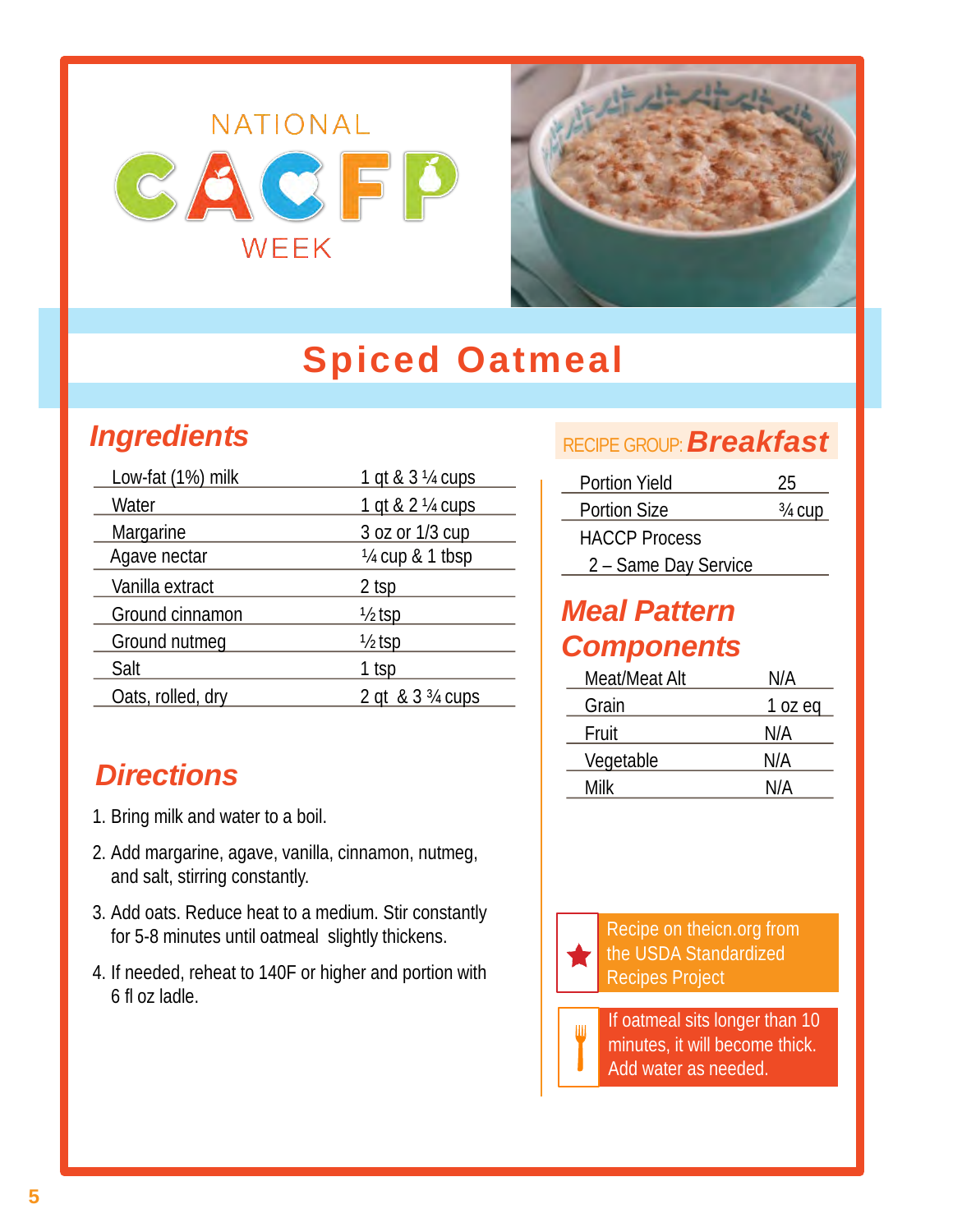## <span id="page-5-0"></span>NATIONAL  $<$  6  $<$  5 WEEK



### **Roasted Potatoes and Turkey Hash**

### *Ingredients*

| Potatoes, canned, diced, drained | 5 lb                |
|----------------------------------|---------------------|
| Canola oil                       | 1/4 cup & 1 tbsp    |
| Garlic, fresh, minced            | 1/4 cup             |
| Salt                             | 1 ½ tsp             |
| White pepper                     | $\frac{1}{2}$ tsp   |
| Ground turkey breast, raw        | 1 lb 12 oz          |
| Red bell peppers, fresh, diced   | 1 lb 2 oz           |
| Green bell peppers, fresh, diced | 8 oz                |
| Sage, ground                     | ½ tsp               |
| Cayenne pepper                   | <u>¼ tsp</u>        |
| Red pepper flakes                | <u>¼ tsp</u>        |
| Coriander seeds, whole           | $2 \frac{1}{2}$ tsp |
| Garlic powder                    | $\frac{1}{2}$ tsp   |
| Onion powder                     | ½ tsp               |
| Applesauce, canned, unsweetened  | 3 oz                |

#### *Directions*

1. Combine potatoes, ¼ cup oil, garlic, ½ tsp salt, and pepper in a large bowl. Stir well. Set remaining oil aside for step #3.

#### RECIPE GROUP:*Breakfast*

| Portion Yield        | 25                |
|----------------------|-------------------|
| <b>Portion Size</b>  | $\frac{2}{3}$ cup |
| <b>HACCP Process</b> |                   |
| 2 - Same Day Service |                   |

#### *Meal Pattern Components*

| Meat/Meat Alt | $\frac{3}{4}$ oz eq |
|---------------|---------------------|
| Grain         | N/A                 |
| Fruit         | N/A                 |
| Vegetable     | $\frac{1}{2}$ cup   |
| Milk          | N/A                 |

Potatoes are a good source of potassium, and minerals our body needs for proper heart function.

- 2. Place the seasoned potatoes in a steam pan, lightly coated with pan release spray. Bake in the oven for 15-20 minutes at 375F.
- 3. Heat remaining oil in a stock pot. Add the turkey. Cook on medium-high heat for 2-3 minutes, stirring occasionally. Add the remaining salt, peppers, cayenne pepper, sage, red pepper flakes, coriander, garlic powder, onion powder and applesauce. Cook uncovered for another 3- 5 minutes
- 4. Add the turkey mixture to the seasoned potatoes. Portion with a No. 6 scoop or serve 2/3 cup.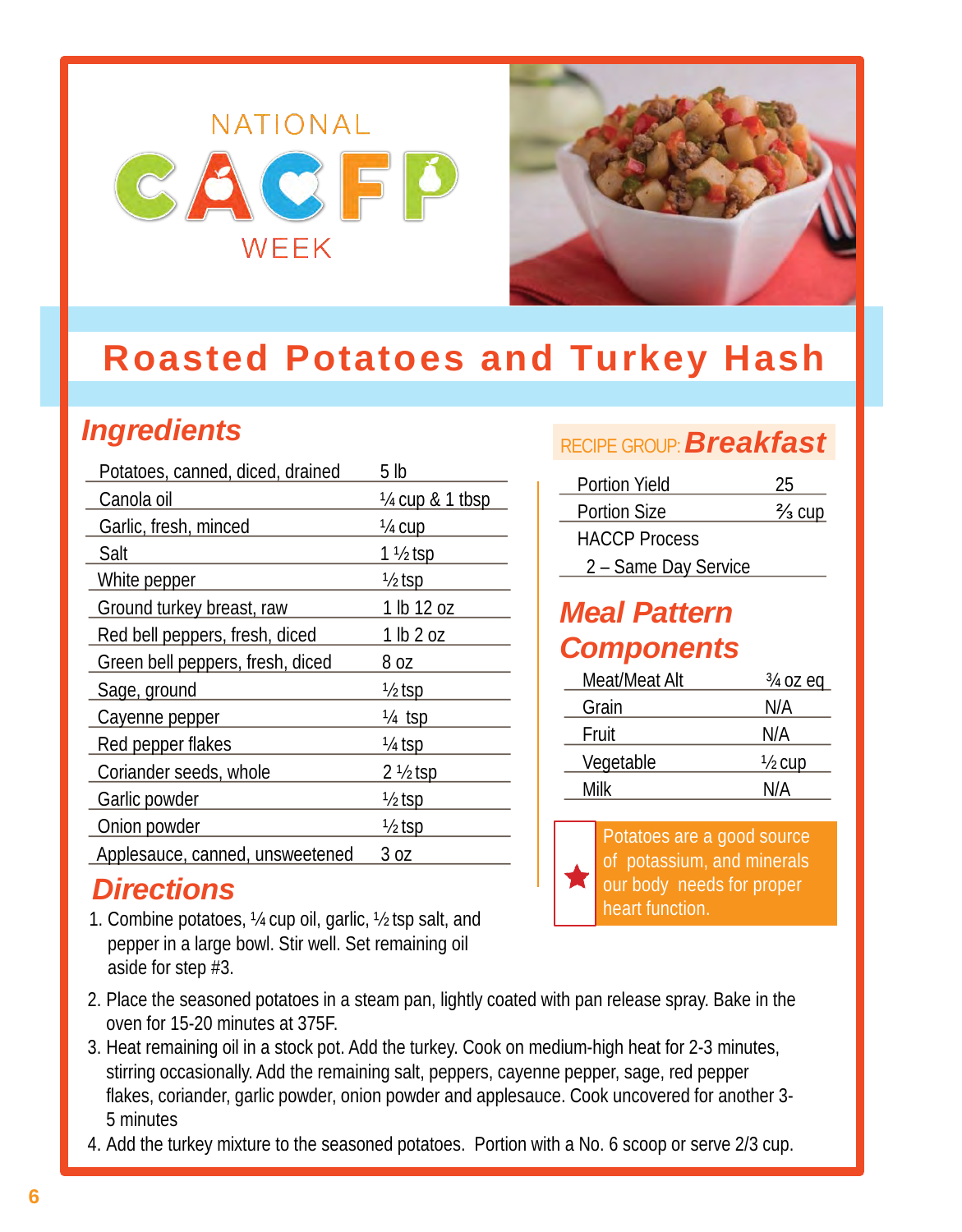## <span id="page-6-0"></span>NATIONAL  $G/GG$   $F$ WEEK



### **Sauteed Tofu and Broccoli**

### *Ingredients*

| Water                            | 1 qt                     |
|----------------------------------|--------------------------|
| Spaghetti, whole wheat, uncooked | 12 ½ oz                  |
| Tofu, firm, drained, cubed 1/2"  | 5 lb 4 oz                |
| Soy sauce                        | 1 cup                    |
| Sesame oil                       | 1 tbsp 1 tsp             |
| Brown sugar, packed              | ¼ cup                    |
| Garlic, fresh, minced            | 16 cloves                |
| Ginger, fresh, shredded          | ¼ cup                    |
| Red pepper flakes                | ½ tsp                    |
| Canola oil                       | 2 tbsp 2 tsp             |
| Broccoli, fresh, chopped         | 2 lb 1 oz                |
| Sesame seeds                     | 2 tbsp $\frac{1}{4}$ tsp |

### *Directions*

- 1. Bring water to a boil in a large pot. Break spaghetti in half and add to the boiling water. Cook according to directions until al dente. Drain well.
- 2. Place tofu between two plates or between the bottom, flat surface of two pans. Apply slight pressure to squeeze out the liquid from the tofu. Cut into ½ " cubes. Place into a large bowl.
- 3. Make the sauce by combining soy sauce, sesame oil, brown sugar, garlic, ginger, and red pepper flakes into a medium bowl. Pour the sauce into the bowl of tofu. Carefully turn tofu several times to coat well. Set aside.
- 4. Heat canola oil in a nonstick skillet.
- 5. Add the broccoli, sauté for about 5 minutes. Remove from the pan and set aside.
- 6. Place the tofu and sauce in the skillet on medium-high heat. Cook for 10 minutes on each side until brown turning gently. Gently stir in broccoli and spaghetti and continue cooking. Remove from heat and add in the sesame seeds.
- 7. Serve 1 cup.

#### RECIPE GROUP: *Meat alternate*

| 25                   |
|----------------------|
| 1 cup                |
|                      |
| 2 - Same Day Service |
|                      |
|                      |
| $1\frac{1}{2}$ oz eq |
| ½ oz eq              |
| N/A                  |
| 1⁄4 cup              |
| N/A                  |
|                      |

1 clove of garlic is about ½ teaspoon minced garlic.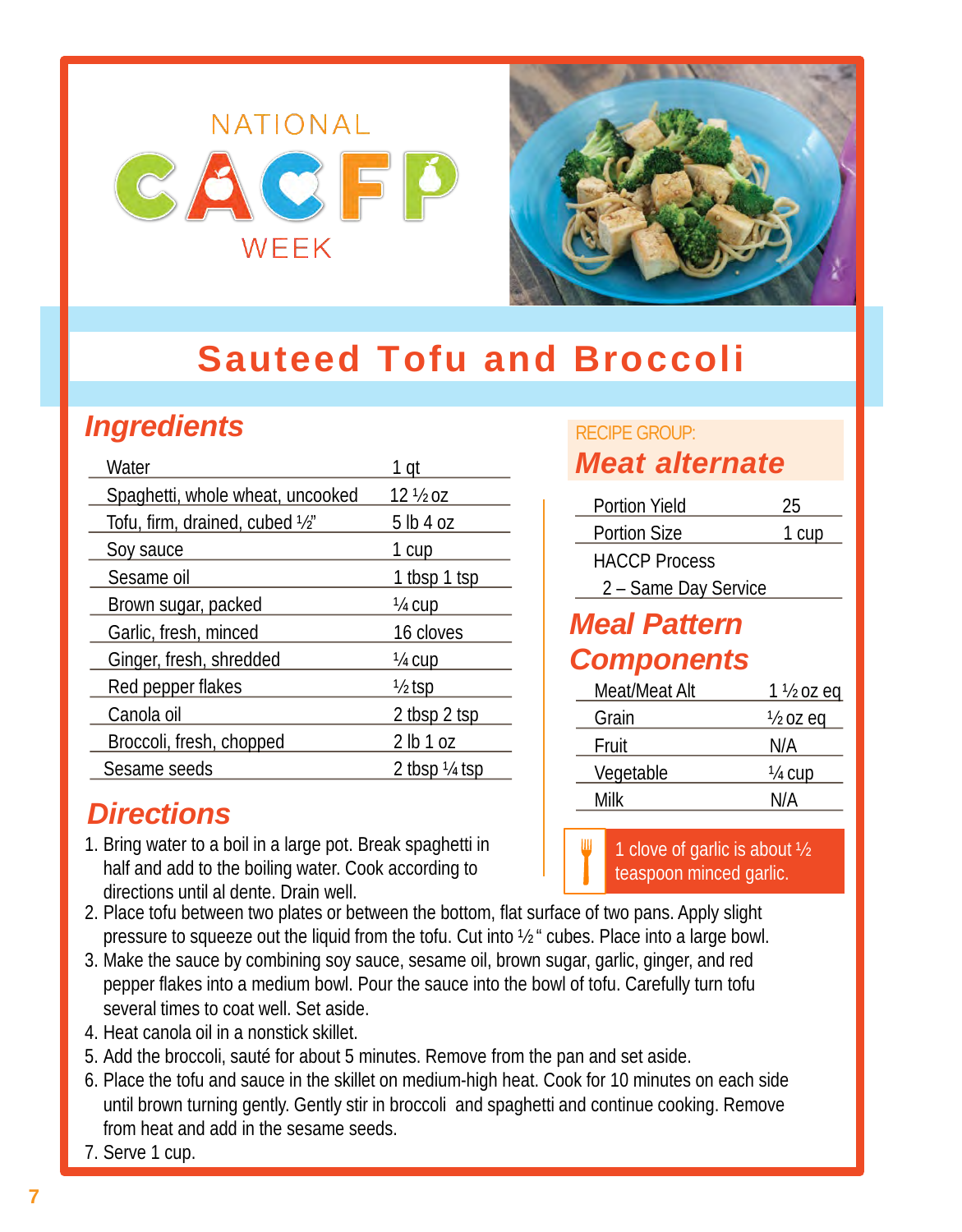

## <span id="page-7-0"></span>**Orange Glazed Carrots**

### *Ingredients*

| Margarine, trans-fat free                | ¼ cup               |
|------------------------------------------|---------------------|
| Brown sugar                              | 1 1/2 cups & 2 tbsp |
| Orange juice, concentrated, thawed 1 cup |                     |
| Water                                    | 1 cup               |
| Vanilla extract                          | 1 tbsp              |
| Cinnamon, ground                         | <u>1 tsp</u>        |
| Nutmeg, ground                           | 1 tsp               |
| Carrots, frozen, thawed, drained         | 3 lb 4 oz or        |
|                                          | 2 gt 2 cup          |
| Cranberries, dried                       | 8 oz                |
| Corn starch                              | 1 tbsp 2 tsp        |

#### RECIPE GROUP:*Vegetable*

| <b>Portion Yield</b> | 25                |
|----------------------|-------------------|
| <b>Portion Size</b>  | $\frac{1}{3}$ cup |
| <b>HACCP Process</b> |                   |
| 2 - Same Day Service |                   |
| <b>Meal Pattern</b>  |                   |
| <b>Components</b>    |                   |
| Meat/Meat Alt        | N/A               |
| Grain                | N/A               |
| Fruit                | N/A               |
| Vegetable            | 1/4 cup           |
| Milk                 | N/A               |
|                      |                   |

Use frozen sliced carrots to save time.

#### *Directions*

- 1. Heat margarine and sugar in a large stock pot uncovered over medium heat until sugar dissolves.
- 2. Add orange juice, water, vanilla, cinnamon, nutmeg and simmer uncovered over medium heat for 3 minutes, stirring occasionally.
- 3. Fold in carrots and craisins. Bring to a boil for 3-4 minutes.
- 4. Add cornstarch. Reduce heat to low and cook for 2 minutes.
- 5. Serve with a No. 12 scoop or provide 1/3 cup.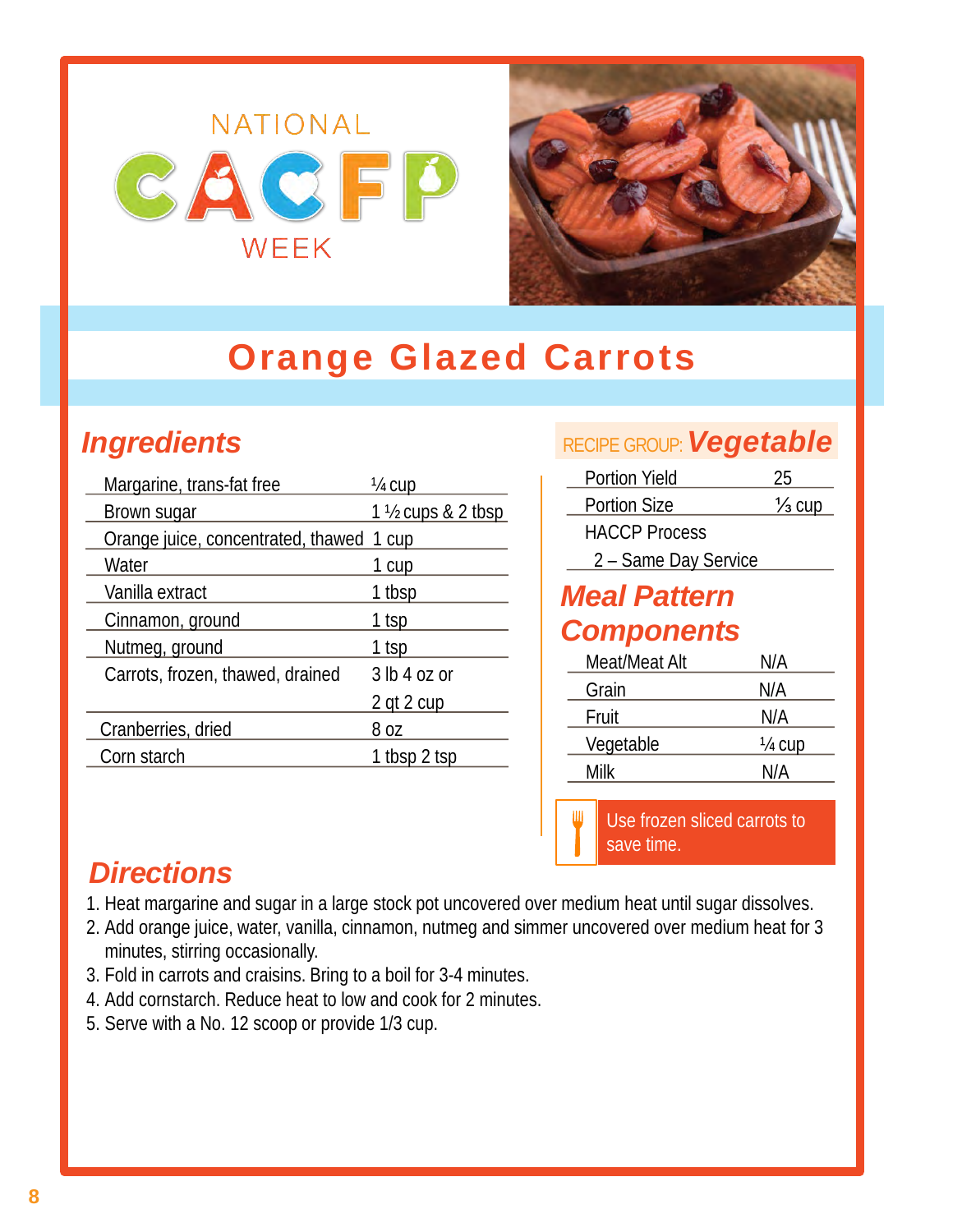# <span id="page-8-0"></span>NATIONAL WEEK



### **Chicken and Veggie Couscous**

### *Ingredients*

| Chicken drumsticks, with bone, raw   | 5 lb 12.5 oz<br>or 25 each |
|--------------------------------------|----------------------------|
| Canola oil                           | <u>¼ cup</u>               |
| Coriander, dried, ground             | 1 tbsp 1 tsp               |
| Cumin, dried, ground                 | 1 tbsp 1 tsp               |
| Ginger, dried, ground                | 1 tbsp 1 tsp               |
| Cinnamon, dried, ground              | 2 tsp                      |
| Carrots, fresh, peeled, 1/4" diced   | 1 lb 5 oz                  |
| Onions, fresh, peeled, 1/4" diced    | 1 lb 1 oz                  |
| Lemon juice                          | 1 cup                      |
| Chicken broth, low-sodium            | 64 fl oz or 2 gt           |
| Olives, ripe, black, canned, drained | 4 oz or 1 cup              |
| Couscous, uncooked                   | 12.5 oz or 2 cup           |
| Mint leaves, fresh, chopped          | 2 tbsp or                  |
|                                      | 25 leaves                  |

### *Directions*

- 1. Preheat oven to 400F.
- 2. Coat a large skillet with nonstick cooking spray and heat to medium-high heat. Brown chicken on all four sides about 2-3 minutes per side. Remove chicken from heat and place on a sheet pan.<br>Remove skin, cover, and set a
- 3. In a large bowl, add the carrots and onions. Toss oil and spices until coated. Spread on a steam pan and roast uncovered until tender, about 20 minutes. Remove from heat.
- 4. Mix the lemon juice and 1 quart of chicken broth together in a stockpot. Bring to a boil and allow to boil for about 5 minutes. Add this liquid to the roasted vegetables. Stir in the olives.
- 5. Add the chicken legs to the vegetables. Bake for about 40-45 minutes.
- 6. To make the couscous, add 1 quart chicken broth to a large saucepan. Bring to a boil then stir in couscous and remove from heat. Cover and let stand for 15-20 minutes. Fluff couscous with a fork and stir in the mint.
- 7. Serve 1 drumstick with ⅓ cup mixed vegetables and ¼ cup couscous.

#### RECIPE GROUP:*Meat*

#### *& Vegetable*

| <b>Portion Yield</b> | 25                   |
|----------------------|----------------------|
| <b>Portion Size</b>  | 1 bowl               |
| <b>HACCP Process</b> |                      |
| 2 - Same Day Service |                      |
| <b>Meal Pattern</b>  |                      |
| <b>Components</b>    |                      |
| Meat/Meat Alt        | $1\frac{1}{2}$ oz eq |
| Grain                | ½ oz ea              |

| Grain     | $\frac{1}{2}$ oz eq |
|-----------|---------------------|
| Fruit     | N/A                 |
| Vegetable | 1/4 cup             |
| Milk      | N/A                 |
|           |                     |

Couscous is a staple food commonly served in Morocco and North Africa.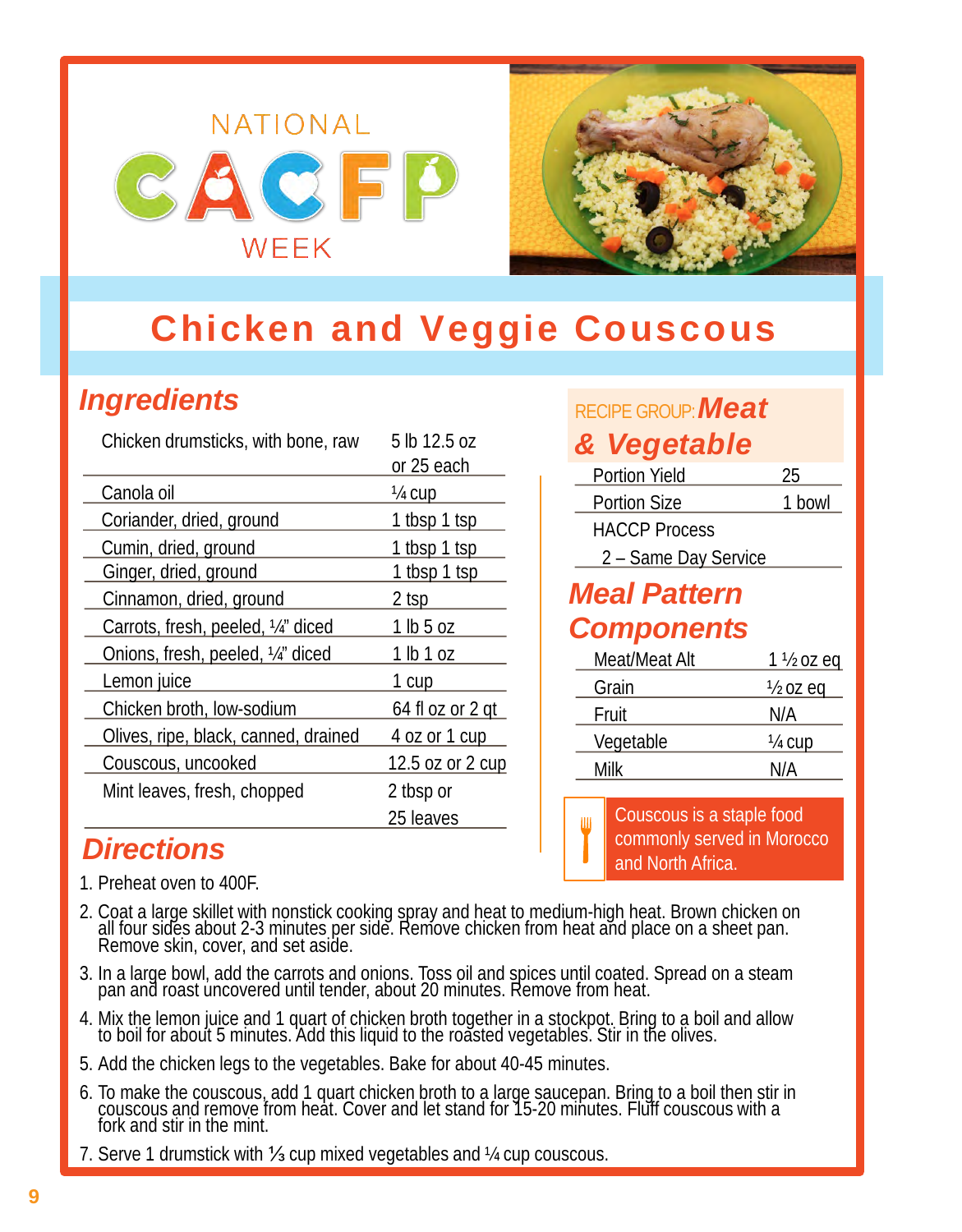

## **Confetti Soup**

### <span id="page-9-0"></span>*Ingredients*

| Canola oil                       | $2\frac{1}{2}$ tbsp    |  |
|----------------------------------|------------------------|--|
| Onions, fresh, diced             | 15 oz or 3 cups        |  |
| Celery, fresh, diced             | 15 oz or 3 cups        |  |
| Salt                             | 2 tsp                  |  |
| Ground black pepper              | 2 tsp                  |  |
| Fennel seed, whole               | 1 tsp                  |  |
| Crushed red pepper               | ½ tsp                  |  |
| Black-eyes peas, canned, drained | 2 lb 13 oz             |  |
|                                  | or 6 $\frac{1}{2}$ cup |  |
| Water                            | 3 gt 2 cups            |  |
| Turkey ham, diced 1/4"           | 1 lb 8 oz              |  |
|                                  | or $3\frac{1}{4}$ cups |  |
| Kale, fresh, coarsely chopped    | 2 oz or 1 1/4 cups     |  |
| Parsley, fresh, chopped          | $1/3$ cup              |  |

### *Directions*

- 1. Heat oil in a large stockpot. Sauté onions and celery for 2-3 minutes until tender.
- 2. Add carrots, salt, pepper, fennel, and crushed red pepper. Sauté an additional 2-3 minutes.
- 3. Add black-eyed peas and water. Cook uncovered over medium heat for 20-25 minutes.
- 4. Add turkey ham and kale. Cook uncovered over low heat for another 10 minutes, until kale is tender.
- 5. Serve with an 8 oz ladle or 1 cup.

#### RECIPE GROUP:*Vegetable*

| <b>Portion Yield</b> | 25    |
|----------------------|-------|
| <b>Portion Size</b>  | 1 cup |
| <b>HACCP Process</b> |       |
| 2 - Same Day Service |       |

#### *Meal Pattern Components*

| $1\frac{1}{2}$ oz eq |
|----------------------|
| N/A                  |
| N/A                  |
| 1/4 cup              |
| N/A                  |
|                      |



Ш

Adapted from Recipes for Healthy Kids Cookbook for Child Care Centers.

Legumes can be counted as a meat alternate so then 1 cup of soup would provide ½ oz eq meat alternate and ½ cup vegetable.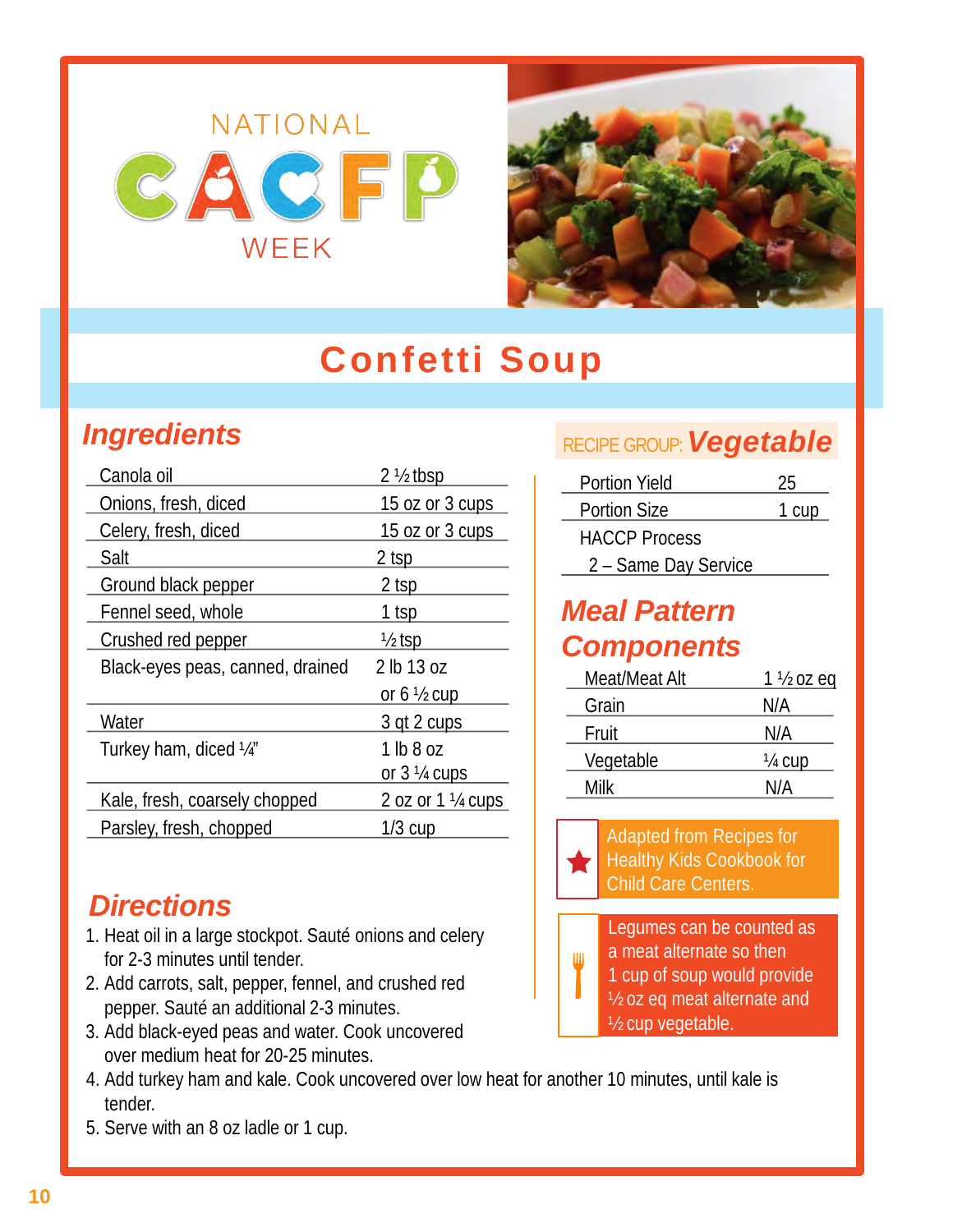

## <span id="page-10-0"></span>**Tuscan Grilled Cheese**

### *Ingredients*

| Margarine, trans-fat free                               | 3 oz or 1/4 cup 2 tbsp |
|---------------------------------------------------------|------------------------|
| Garlic powder                                           | 1 tsp                  |
| Basil, dried                                            | $\frac{1}{2}$ tsp      |
| Oregano, dried                                          | $\frac{1}{2}$ tsp      |
| Bread, sliced, whole grain                              | 50 each                |
| Mozzarella cheese, low-fat, sliced 12 1/2 oz or 25 each |                        |
| Baby Spinach, fresh                                     | 1 lb                   |
| Tomatoes, fresh, sliced                                 | 1 lb9 oz               |

### *Directions*

- 1. Preheat conventional oven to 400F. Melt margarine in a large stock pot.
- 2. Add garlic, basil, and oregano. Stir well. Set aside.
- 3. Place slices on a sheet pan, spray with pan release spray. Place 1 slice cheese on top of each slice of bread. Place 2/3 cup spinach. Place 1 tomato slice. Finally, place 1 slice of bread on top.
- 4. Brush the top of the bread slices with the margarine. Bake until light browned for about 15-20 minutes.
- 5. Serve one sandwich, sliced in half.

#### RECIPE GROUP:*Sandwich*

| Portion Yield        | 25     |
|----------------------|--------|
| <b>Portion Size</b>  | 1 each |
| <b>HACCP</b> Process |        |
| 2 - Same Day Service |        |

#### *Meal Pattern Components*

| Meat/Meat Alt | $\frac{1}{2}$ oz eq |
|---------------|---------------------|
| Grain         | $2$ oz eq           |
| Fruit         | N/A                 |
| Vegetable     | 1/4 cup             |
| Milk          | N/A                 |

Recipe on theicn.org from the USDA Standardized Recipes Project

A spin on a classic favorite! Serve with tomato soup.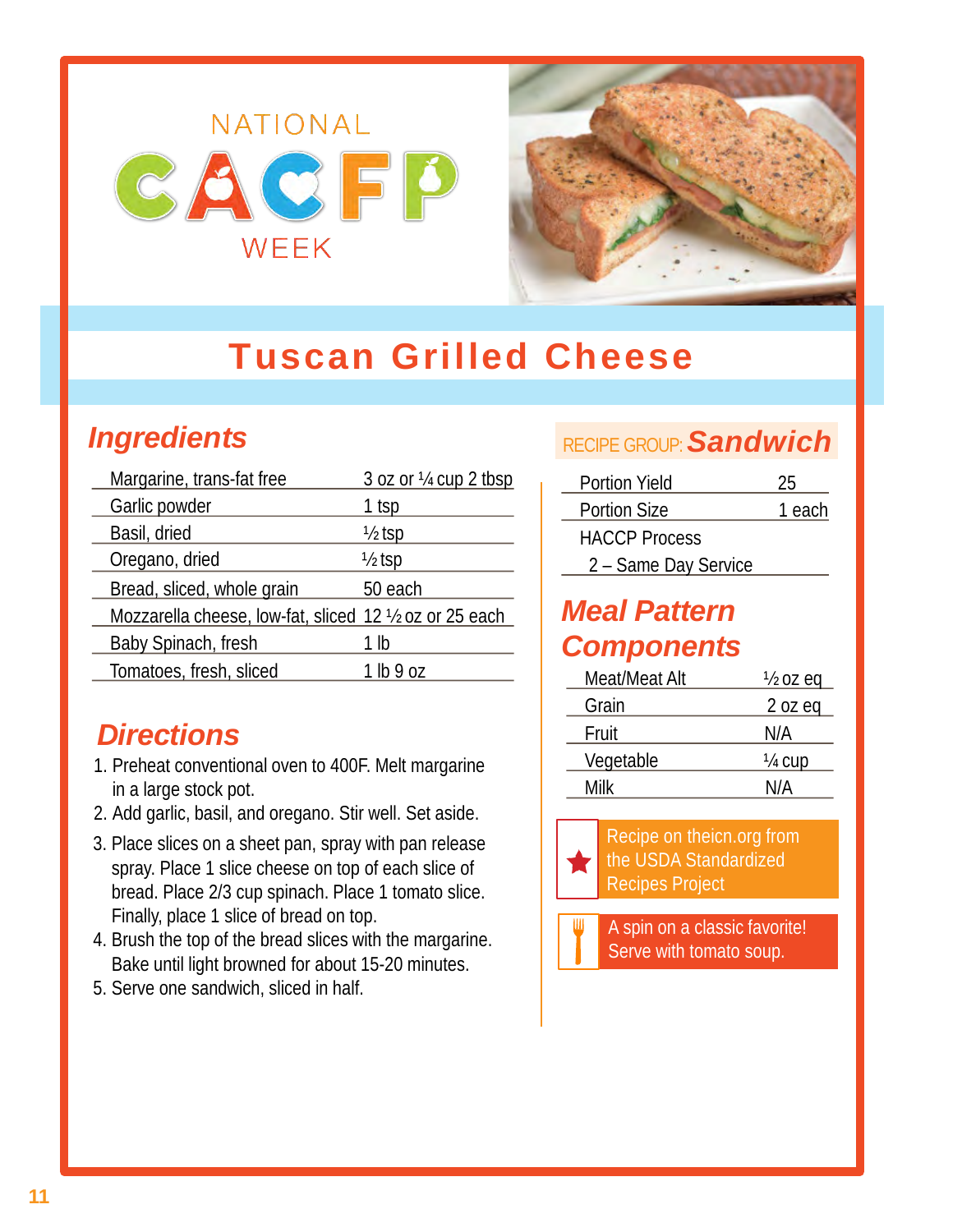

## **Chicken Fajita**

### <span id="page-11-0"></span>*Ingredients*

| Chicken strips, frozen, cooked, thawed | 3 lb 4 oz      |
|----------------------------------------|----------------|
|                                        | or 3 gt 2 cups |
| Ground black pepper                    | 2 tsp          |
| Garlic powder                          | $2$ tsp        |
| Chili powder                           | 1 tbsp         |
| Cumin, ground                          | 1 tbsp         |
| Oregano, dried                         | 1 tsp          |
| Ancho chili powder*                    | 3 tbsp         |
| Carrots, frozen, thawed, drained       | 3 lb 4 oz      |
|                                        | or 2 gt 2 cups |
| Cranberries, dried                     | 8 oz           |
| Corn starch                            | 1 tbsp 2 tsp   |

#### *Directions*

- 1. Combine chicken, pepper, garlic powder, chili powder, cumin, oregano, and ancho chili powder in a large bowl. Stir well. Cover tightly. Allow chicken mixture to marinate for 12-24 hours.
- 2. Place chicken in a large stock pot. Cook uncovered over medium-high heat for 2 minutes. Set aside.
- 3. In another pot, add peppers and onions. Cook uncovered over medium-high heat until onions are translucent.
- 4. In a medium stock pot, add corn, tomatoes, salsa, sugar, oil, paprika, and lime juice. Simmer uncovered for 5 minutes. Stir occasionally.
- 5. Combine chicken, peppers, onions, and corn mixtures in a large bowl. Toss well.
- 6. Serve one fajita by scooping ½ cup portion of chicken mixture (No. 8 scoop). Spread filling on half of tortilla and fold in half.

#### RECIPE GROUP:*Meat*

| Portion Yield        | 25     |
|----------------------|--------|
| <b>Portion Size</b>  | 1 each |
| <b>HACCP Process</b> |        |
| 2 - Same Day Service |        |

#### *Meal Pattern Components*

Ш

| 2 oz eq |
|---------|
| 1 oz eq |
| N/A     |
| 1/4 cup |
| N/A     |
|         |

\*Mexican seasoning mix can be used instead of ancho chili powder: Combine 1 tsbp dried oregano, 1 tsbp garlic powder, ¼ tsp ground cinnamon, 2 tsp sugar, 2 tsbp chili powder, 1 tsbp ground cumin, 1 tsbp & 2 tsp paprika, 1 tbsp & 2 tsp onion powder, 2 tsbp dried minced onion, 2 tsp salt.